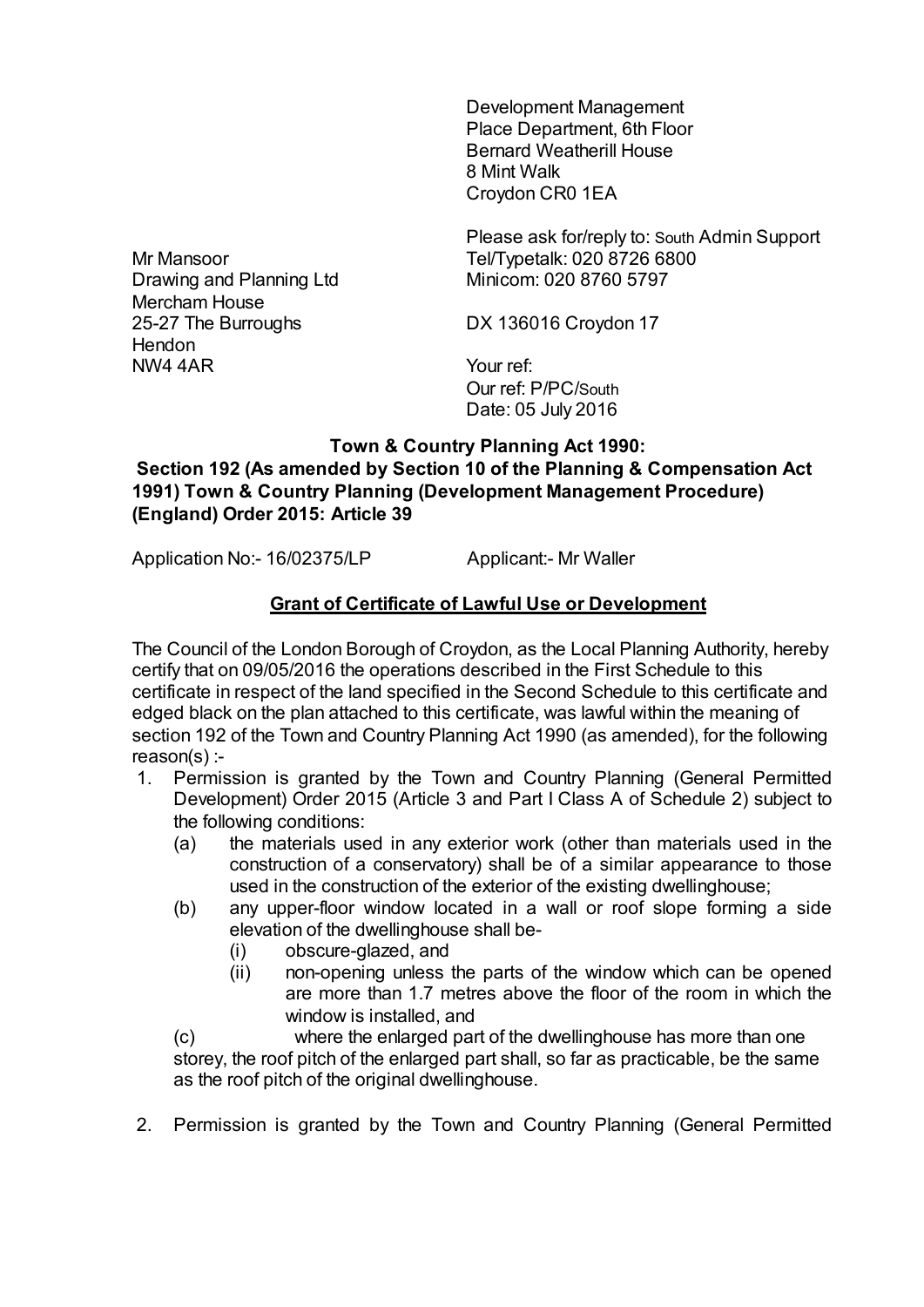Development) Order 2015 (Article 3 and Part I Classes B and C of Schedule 2) subject to the following conditions:

- (a) the materials used in any exterior work must be of a similar appearance to those used in the construction of the exterior of the existing dwellinghouse;
- (b) the enlargement must be constructed so that:
	- (1) other than in the case of a hip-to-gable enlargement, or an enlargement which joins the original roof to the roof of a rear or side extension -

(aa). the eaves of the original house are maintained or reinstated; and

(bb) the edge of the enlargement closest to the eaves of the original roof is, so far as practical, not less than 0.2m from the eaves, measured along the roof slope from the outside edge of the eaves; and

- (2) other than in the case of an enlargement which joins the original roof to the roof of a rear or side extension, no part of the enlargement extends beyond the outside face of any external wall of the original dwellinghouse; and
- (c) any window inserted on a wall or roof slope forming a side elevation of the dwellinghouse must be-
	- (i) obscure-glazed, and

 (ii) non-opening unless the parts of the window which can be opened are more than 1.7 metres above the floor of the room in which the window is installed.

First Schedule:

Erection of gable end roof extension with dormer extension in rear roof slope and front rooflights; erection of a single storey rear extension

Second Schedule:

71 Norman Avenue, South Croydon, CR2 0QH

Informative: This decision relates to planning only. It does not convey any decision which may be required under the Building Regulations or any other enactment.

**Signed** 

 $\mathscr{D}$ 

**Pete Smith** Head of Development Management

Drawing No(s): NRMNA-E001, NRMNA-E002, NRMNA-E101 A received 30/06/16, NRMNAL001, NRMNAL101, NRMNAP001, NRMNAP002, NRMNAP003, NRMNAP003, NRMNAP004, NRMNAP101, NRMNAP102, Planning Statement, NRMNA-S001,